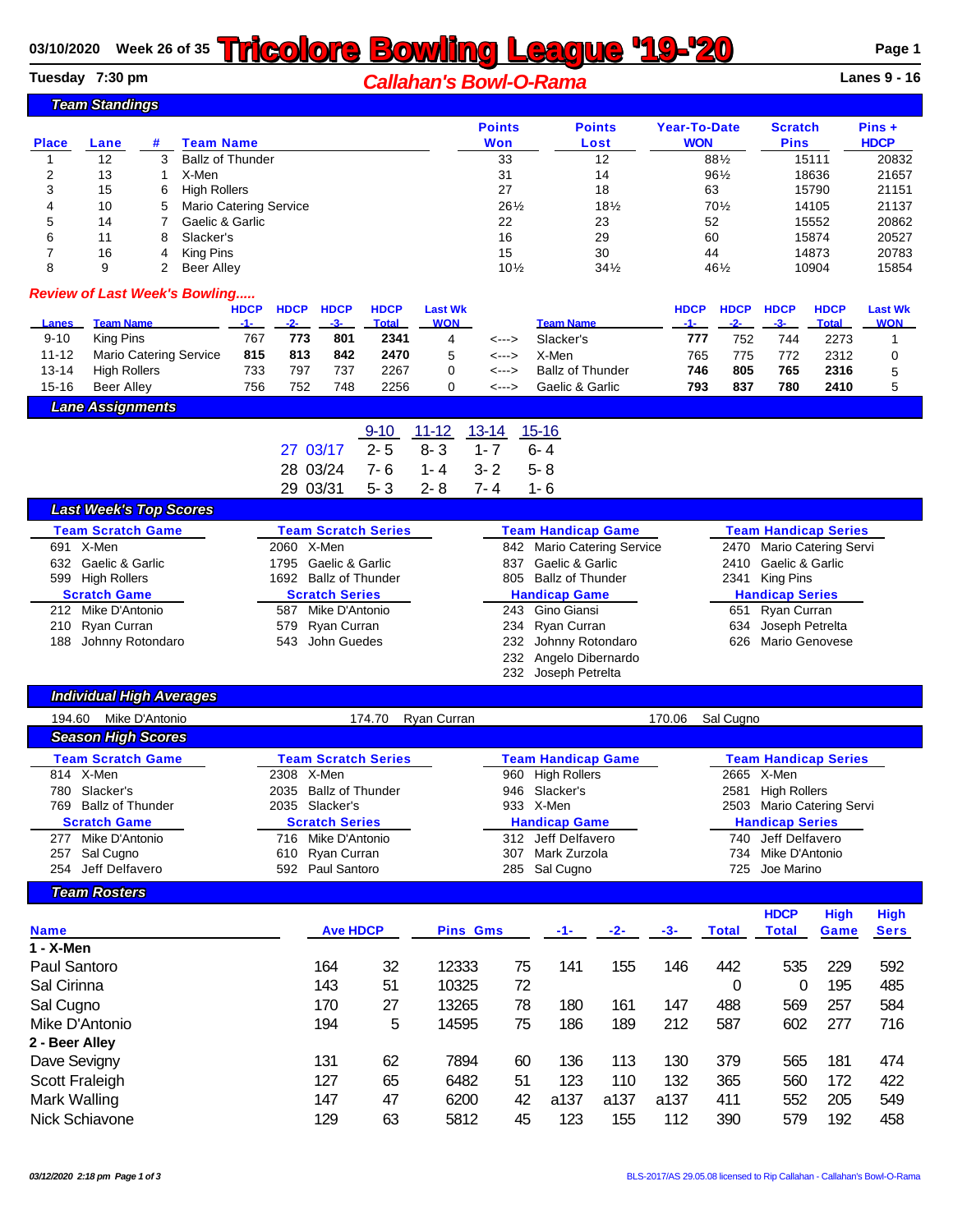| 03/10/2020<br><b>Week 26 of 35</b>  |                 |    | Page 2          |          |      |       |       |              |              |             |             |
|-------------------------------------|-----------------|----|-----------------|----------|------|-------|-------|--------------|--------------|-------------|-------------|
|                                     |                 |    |                 |          |      |       |       |              | <b>HDCP</b>  | <b>High</b> | <b>High</b> |
| <b>Name</b><br>3 - Ballz of Thunder | <b>Ave HDCP</b> |    | <b>Pins Gms</b> |          | -1-  | $-2-$ | $-3-$ | <b>Total</b> | <b>Total</b> | Game        | <b>Sers</b> |
|                                     |                 |    |                 |          |      |       |       |              |              |             |             |
| Jeff Delfavero                      | 138             | 55 | 9006            | 65       |      |       |       | 0            | 0            | 254         | 566         |
| Angelo Dibernardo                   | 139             | 54 | 10482           | 75       | 93   | 178   | 131   | 402          | 564          | 199         | 509         |
| Lucio DiLoreto                      | 148             | 46 | 10213           | 69       | a138 | a138  | a138  | 414          | 552          | 218         | 523         |
| Vacant                              | 120             | 72 | 0               | $\Omega$ | v120 | v120  | v120  | 360          | 576          | $\pmb{0}$   | 0           |
| 4 - King Pins                       |                 |    |                 |          |      |       |       |              |              |             |             |
| <b>Tony Marino</b>                  | 132             | 61 | 9961            | 75       | 145  | 151   | 120   | 416          | 599          | 172         | 436         |
| Sal Marino                          | 161             | 35 | 12079           | 75       | 152  | 145   | 182   | 479          | 584          | 213         | 584         |
| Joe Marino                          | 109             | 81 | 6927            | 63       | 93   | 98    | 119   | 310          | 553          | 179         | 473         |
| Ed D'Antonio                        | 151             | 44 | 4998            | 33       | 155  | 157   | 158   | 470          | 605          | 201         | 504         |
| 5 - Mario Catering Service          |                 |    |                 |          |      |       |       |              |              |             |             |
| Serafino Veneziano                  | 115             | 76 | 7953            | 69       | 119  | 108   | 137   | 364          | 595          | 166         | 415         |
| <b>Gino Giansi</b>                  | 116             | 75 | 8932            | 77       | 115  | 167   | 105   | 387          | 615          | 167         | 406         |
| Mario Genovese                      | 135             | 58 | 10131           | 75       | 161  | 132   | 156   | 449          | 626          | 196         | 464         |
| Joseph Petrelta                     | 140             | 54 | 10973           | 78       | 154  | 140   | 178   | 472          | 634          | 206         | 515         |
| 6 - High Rollers                    |                 |    |                 |          |      |       |       |              |              |             |             |
| Dan Dilbeck                         | 151             | 44 | 11849           | 78       | 138  | 152   | 150   | 440          | 569          | 222         | 556         |
| Johnny Rotondaro                    | 150             | 45 | 10849           | 72       | 128  | 188   | 104   | 420          | 552          | 214         | 542         |
| Nick Bokron                         | 140             | 54 | 8432            | 60       | 147  | 132   | 136   | 415          | 577          | 207         | 519         |
| Mark Zurzola                        | 136             | 57 | 6962            | 51       | 122  | 127   | 149   | 398          | 569          | 241         | 518         |
| 7 - Gaelic & Garlic                 |                 |    |                 |          |      |       |       |              |              |             |             |
| Jon Striker                         | 146             | 48 | 8795            | 60       | 145  | 152   | 161   | 458          | 602          | 181         | 479         |
| Vacant                              | 120             | 72 | 0               | 0        |      |       |       | 0            | $\Omega$     | 0           | 0           |
| Joe Belmonte                        | 140             | 54 | 8881            | 63       | 176  | 145   | 115   | 436          | 598          | 211         | 530         |
| Ryan Curran                         | 174             | 23 | 12054           | 69       | 178  | 191   | 210   | 579          | 651          | 247         | 610         |
| 8 - Slacker's                       |                 |    |                 |          |      |       |       |              |              |             |             |
| Allen Barber                        | 155             | 40 | 12139           | 78       | 170  | 160   | 125   | 455          | 575          | 214         | 583         |
| Greg Boornazian                     | 127             | 65 | 5346            | 42       | 128  | 145   | 131   | 404          | 602          | 164         | 412         |
| <b>Tom Moise</b>                    | 133             | 60 | 9182            | 69       | 119  | 113   | 145   | 377          | 557          | 179         | 468         |
| Glynn Rockefeller                   | 161             | 35 | 12574           | 78       | 159  | 133   | 142   | 434          | 539          | 221         | 559         |
|                                     |                 |    |                 |          |      |       |       |              |              |             |             |

*Temporary Substitutes Division 1: Enter Div Label*

## *Division 1: Enter Div Label*

|                                 |                 |    |                 |          | <b>High</b> | <b>High</b> | <b>HDCP</b> | <b>HDCP</b> |     |       |       |              | <b>HDCP</b>                                                            |
|---------------------------------|-----------------|----|-----------------|----------|-------------|-------------|-------------|-------------|-----|-------|-------|--------------|------------------------------------------------------------------------|
| <b>Name</b>                     | <b>Ave HDCP</b> |    | <b>Pins Gms</b> |          | Game        | <b>Sers</b> | Game        | <b>Sers</b> | -1- | $-2-$ | $-3-$ | <b>Total</b> | <b>Total</b>                                                           |
| Sean Allen                      | 120             | 72 | 0               | 0        | 0           | $\Omega$    |             |             |     |       |       | $\Omega$     | 0                                                                      |
| <b>Lft Hand Allende</b><br>Jose | <b>bk178</b>    | 19 | 0               | 0        | 0           | 0           |             |             |     |       |       | 0            | 0                                                                      |
| Jose Rt handed Allende          | 120             | 72 | 0               | 0        | 0           | 0           |             |             |     |       |       | 0            | ი                                                                      |
| Dan Angelillo                   | 139             | 54 | 1673            | 12       | 164         | 432         | 220         | 600         |     |       |       | 0            | 0                                                                      |
| Joe Angellio                    | 120             | 72 | 0               | 0        | 0           | 0           |             |             |     |       |       | 0            | 0                                                                      |
| Peter Barrotta                  | 120             | 72 | 0               | 0        | 0           | 0           |             |             |     |       |       | 0            | 0                                                                      |
| <b>Mike Bonito</b>              | 120             | 72 | 0               | 0        | 0           | 0           |             |             |     |       |       | 0            | 0                                                                      |
| Stephen Bottialle               | 120             | 72 | 0               | 0        | 0           | 0           |             |             |     |       |       | 0            | 0                                                                      |
| Adam Brownstein                 | 120             | 72 | 362             | 3        | 142         | 362         | 214         | 578         |     |       |       | 0            | 0                                                                      |
| Paul Caccavale                  | bk114           | 77 | 0               | 0        | 0           | 0           |             |             |     |       |       | 0            | 0                                                                      |
| Rocco Catricalla                | <b>bk120</b>    | 72 | 0               | 0        | 0           | 0           |             |             |     |       |       | 0            | 0                                                                      |
| <b>Shane Farrelly</b>           | <b>bk145</b>    | 49 | 0               | 0        | 0           | 0           |             |             |     |       |       | 0            | 0                                                                      |
| Paul Ferla                      | 92              | 97 | 4161            | 45       | 121         | 339         | 218         | 627         |     |       |       | 0            | 0                                                                      |
| Mike Fisher                     | 137             | 56 | 1653            | 12       | 167         | 435         | 225         | 609         |     |       |       | 0            | 0                                                                      |
| Shane Frechette                 | 120             | 72 | 0               | 0        | 0           | 0           |             |             |     |       |       | <sup>0</sup> | O                                                                      |
| Sal Fuschino                    | 120             | 72 | 0               | 0        | 0           | 0           |             |             |     |       |       | 0            | 0                                                                      |
| <b>Chris Galletta</b>           | 131             | 62 | 2768            | 21       | 160         | 430         | 226         | 628         |     |       |       | 0            | 0                                                                      |
| Luigi Giansiracusa              | bk116           | 75 | 0               | 0        | 0           | 0           |             |             |     |       |       | O            | O                                                                      |
| <b>Austin Gillis</b>            | bk196           | 3  | 555             | 3        | 212         | 555         | 215         | 564         |     |       |       | 0            | 0                                                                      |
| John Guedes                     | 185             | 13 | 1114            | 6        | 222         | 571         | 243         | 634         | 174 | 186   | 183   | 543          | 606                                                                    |
| John lafrancesco                | 179             | 18 | 8085            | 45       | 245         | 608         | 266         | 671         |     |       |       | 0            | 0                                                                      |
| Sr Infantino<br>Mike            | bk149           | 45 | 0               | 0        | 0           | 0           |             |             |     |       |       | 0            | 0                                                                      |
| Scott Kennedy                   | 184             | 14 | 1659            | 9        | 215         | 600         | 233         | 654         |     |       |       | 0            | 0                                                                      |
| Jeff Levine                     | 189             | 9  | 9088            | 48       | 244         | 627         | 255         | 675         |     |       |       | 0            | ი                                                                      |
| Mike Lopez                      | 120             | 72 | 0               | 0        | 0           | 0           |             |             |     |       |       | 0            |                                                                        |
| Marco Marinelli                 | bk167           | 29 | 0               | 0        | 0           | 0           |             |             |     |       |       | 0            |                                                                        |
| <b>Brian Marshall</b>           | <b>bk131</b>    | 62 | 0               | 0        | 0           | 0           |             |             |     |       |       | O            |                                                                        |
| John McPhee                     | 120             | 72 | 0               | $\Omega$ | 0           | 0           |             |             |     |       |       |              |                                                                        |
| 03/12/2020 2:18 pm Page 2 of 3  |                 |    |                 |          |             |             |             |             |     |       |       |              | BLS-2017/AS 29.05.08 licensed to Rip Callahan - Callahan's Bowl-O-Rama |